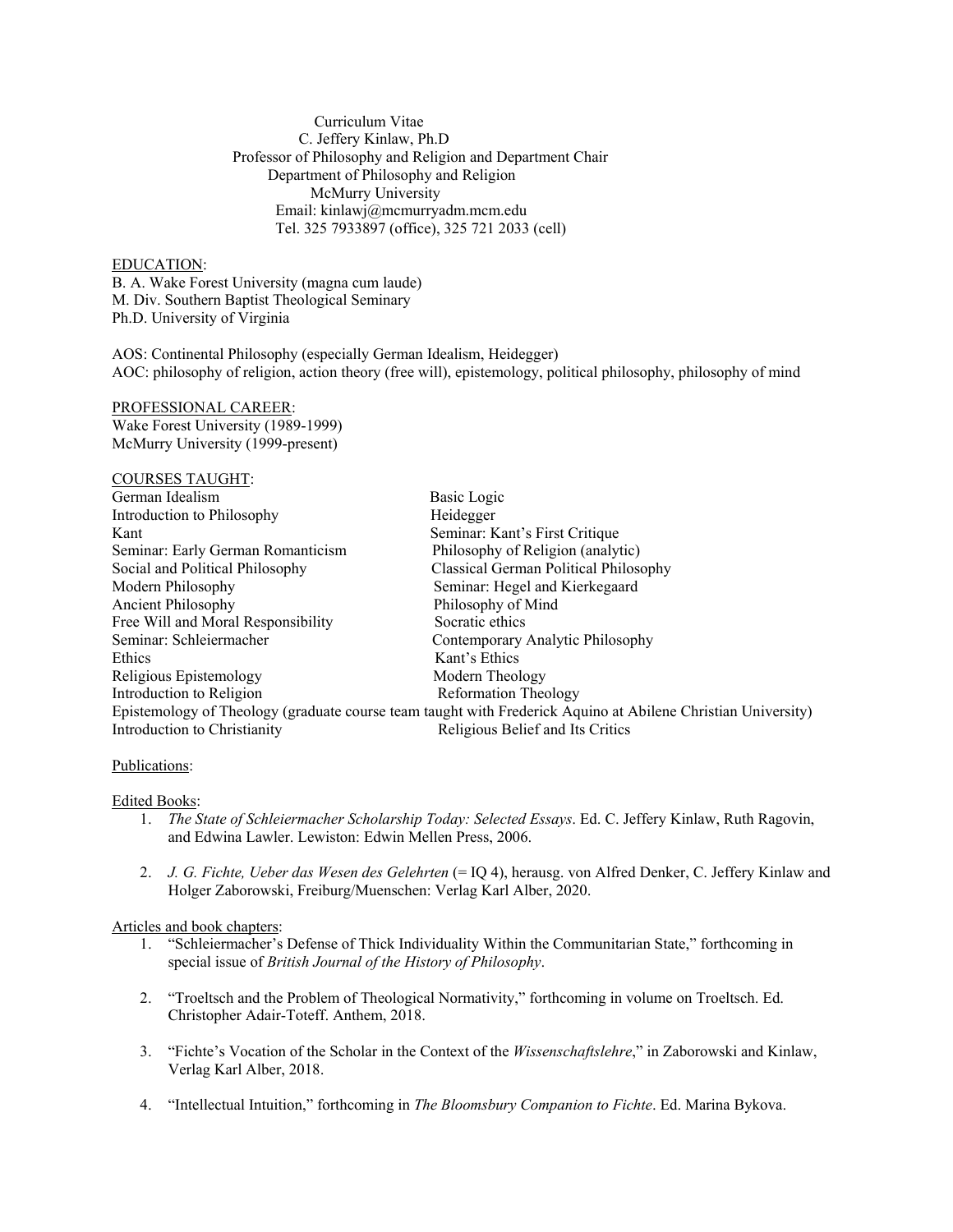- 5. "Fichte and Philosophy of Mind," forthcoming in *The Bloomsbury Companion to Fichte*. Ed. Marina Bykova.
- 6. "Self-Positing, I-hood, and Striving," forthcoming in *The Palmgrave Fichte Handbook*. Ed. Steven Hoeltzel.
- 7. "Autonomy, Moral Education, and the Carving of a National Identity," *Fichte's Speeches to the German Nation Reconsidered*. Ed. Dan Breazeale and Tom Rockmore. SUNY, 2016, 117-132.
- 8. "Self-determination and Immediate Self-Consciousness in the Jena *Wissenschaftslehre*," forthcoming in *Fichte and Transcendental Philosophy*, Ed. Dan Breazeale and Tom Rockmore. London: Palgrave MacMillan, 2014, 176-189.
- 9. "Epistemology," in *G. W. F. Hegel: Key Concepts*. Ed. Michael Baur. Routledge, 2014, 17-30.
- 10. "Heidegger, Theology, and Normativity," *Jahrbuch für Religionsphilosophie/Philosophy of Religion Annual* 12 (2013), 49-70.
- 11. "Heidegger on Nietzsche's Word and Overcoming Ontotheology," in *Neuen Interpretationen zu Heideggers Auseinandersetzung mit Nietzsche*. Ed. Alfred Denker and Holger Zaborowski. Amsterdam: Radopi, 2012, 59-76.
- 12. "Practical Rationality and Natural Right: Fichte and Hegel on Self-Understanding within a Relation of Right," in *Fichte, German Idealism, and Early Romanticism*. Ed. Daniel Breazeale and Tom Rockmore. Rodopi, 2009, 211-230.
- 13. "Republicanism and Freedom in Schlegel's Political Philosophy," in *Das Neue Licht der Frühromantik*. Ed. Elizabeth Milan-Zaibert and Baerbel Frischmann, Schoeningh Verlag, 2008, 124-135.
- 14. "Law, Morality, and *Bildung* in the 1812 *Rechtslehre*," *Fichte Studien* 29, 67-78
- 15. "Political Obligation and the Imagination in Fichte's *Naturrecht*," in *Rights, Bodies, and Recognition: New Essays on Fichte's Foundations of Natural Right*. Ed. Dan Breazeale and Tom Rockmore. Burlington, VT: Ashgate, 2006, 166-183.
- 16. "Schleiermacher's Transcendent Ground Argument," in *The State of Schleiermacher Scholarship Today*, 257-276.
- 17. "Freedom and Moral Agency in the Young Schleiermacher," *Review of Metaphysics*. 58 (June 2005), 301- 328.
- 18. "Schelling's Original Insight: Schelling on the Ontological Argument and the Task of Philosophy," *American Catholic Philosophical Quarterly* 77, no. 2 (2003), 213-232. Reprinted in German translation (translated by Holger Zaborowski),"Schellings usprüngliche Einsicht: Die ontologische Argument und die Aufgabe der Philosophie," in *System-Freiheit-Geschichte. Schellings Einleitung in die Philosophie (1830) in Kontext seines Werkes* edited by Alfred Denker and Holger Zaborowski. Stuttgart: Frommann-Holzboog, 2004, 123-160
- 19. "Knowledge as Dispute Free Thinking: Schleiermacher, Pragmatism, and Justification," *New Athenaeum/Neues Athenaeum*, 7, 479-506.
- 20. "Disposition, Feeling, and the Primary of Practical Reason in Fichte's Jena Philosophy," in *NewEssays on Fichte's later Jena Philosophy (1795-1799)*. Ed. Dan Breazeale and Tom Rockmore. (Northwestern University Press, 2002), 140-156.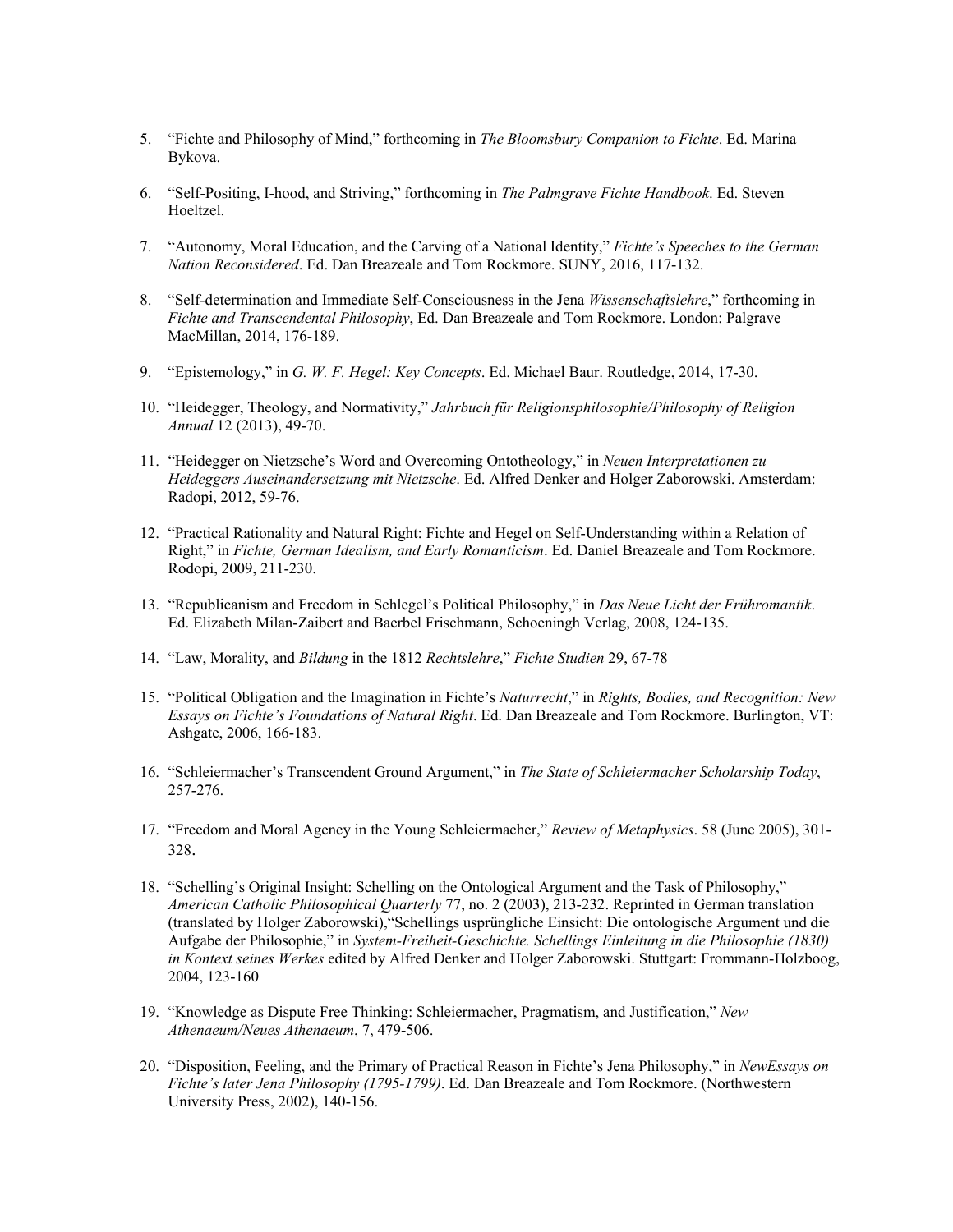- 21. "Skepticism and the Unhappy Consciousness in Hegel's *Phenomenology of Spirit*," in *In the Spirit of Hegel: A Collection of Critical Essays on Hegel's Phenomenology of Spirit*. Ed. Alfred Denker and Michael Vater. (Humanity Books, 2003), 213-241.
- 22. "Time and the Imagination in Fichte's *Grundlage*," in *New Studies in Fichte's Foundation of the Entire Theory of Scientific Knowledge*. Ed. Dan Breazeale and Tom Rockmore. Humanity Press, 2001, 122-137.
- 23. "Is Schleiermacher's Trinitarian Thinking Inherently *Schleier-machend*?", in *Understanding Schleiermacher: From Translation to Interpretation: A Festschrift in Honor of Terrence Nelson Tice*. Ed. Ruth Drucilla Richardson and Edwina Lawler. Lewiston: Edwin Mellen Press, 1998, 337-355.
- 24. "The Being of Appearance: Absolute, Image, and the Trinitarian Structure of the 1813 *Wissenschaftslehre*," in *New Perspectives on J.G. Fichte*. Ed. Dan Breazeale and Tom Rockmore. Humanities Press, 1996, 126- 142. Reprinted in Italian translation in *La Dialettica Trinitaria Di Fichte E La Docttrina Della Scienza Del 1813*. Ed.Sergio Sorrentino. Naples: Instituto Italiano per Gli Studi Filosofici, 151-172.
- 25. "Decentering the Autonomous Rational Self: James C. Edwards on the Nonsense of Philosophical Nihilism," *Perspectives in Religious Studies* 18, no. 2, 171-180. (review article)
- 26. "Fichte's Kenotic Christology," *Idealistic Studies* 22, no. 1, 38-51.
- 27. "Determinism and the Hiddenness of God in Calvin's Theology," *Religious Studies* 24, no. 4, 497-510. Reprinted in Volume Nine of "Articles on Calvin and Calvinism" Garland Publishing Company, 1992.

## Reviews:

- 1. Review of Michelle Kosch, *Fichte's Ethics*. Forthcoming in *Review of Metaphysics*.
- 2. Review of Christopher Insole, *The Intolerable God: Kant's Theological Journey*. *American Catholic Philosophical Quarterly* 92, no. 1 (Winter 2018), 183-187.
- 3. Review of Christopher Yeomans, *The Expansion of Autonomy: Hegel's Pluralistic Philosophy of Action*. *International Philosophical Quarterly* 56 (1), March, 2016, 115-117.
- 4. Review of Robert Wood, *Hegel's Introduction to the System: Encyclopedia Phenomenology and Psychology*. *American Catholic Philosophical Quarterly* 89 (4), 2015, 749-751.
- 5. Review of George Pattison, *Kierkegaard and the Theology of the Nineteenth Century: The Paradox and the 'Point of Contact'*, *Notre Dame Philosophical Reviews*, 2013.
- 6. Review of *Fichte's Vocation of Man: New and Interpretive Essays*. Edited by Dan Breazeale and Tom Rockmore. SUNY, 2013. Forthcoming in *Review of Metaphysics*.
- 7. Review of Sally Sedgwick, *Hegel's Critique of Kant*, *International Philosophical Quarterly* 53, no. 2 (June 2013), 211-214.
- 8. Review of Jacqueline Mariña, *Transformation of the Self in the Thought of Friedrich Schleiermacher*. *Notre Dame Philosophical Reviews*, 2008.
- 9. Review of Jennifer Ann Bates, *Hegel's Theory of Imagination*. *Journal of the History of Philosophy* 43, no. 4 (October 2005), 494-495.
- 10. Review of Christian Klotz, *Selbstbewusstsein und praktische Identität*, in *Jahrbuch für Deutschen Idealismus/Yearbook for German Idealism* (2), 344-348.